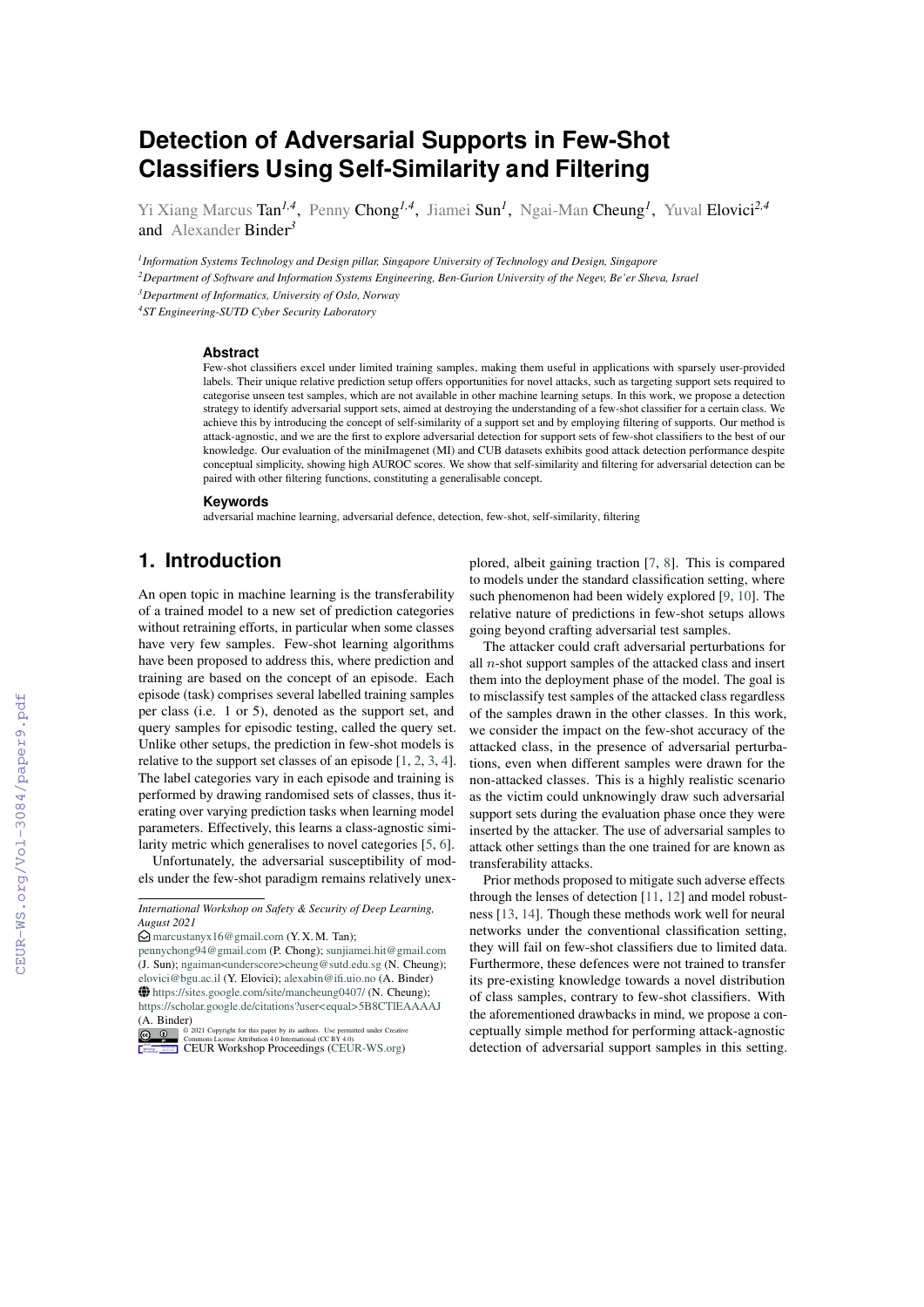We exploit the concept of support and query sets of fewshot classifers to measure the similarity of samples within a support set after fltering. We perform this by randomly splitting the original support set randomly into auxiliary support and query sets, followed by fltering the auxiliary support and predicting on the query. If the samples are not self-similar, we will fag the support set as adversarial. To this end, we make the following contributions in our work:

- 1. We propose a novel attack-agnostic detection mechanism against adversarial support sets in the domain of few-shot classifcation. This is based on self-similarity under randomised splitting of the support set and fltering, and is the frst, to the best of our knowledge, for the detection of adversarial support sets in few-shot classifers.
- 2. We investigate the effects of a unique white-box adversary against few-shot frameworks, through the lens of transferability attacks. Rather than crafting adversarial query samples similar to standard machine learning setups, we optimise adversarial supports sets, in a setting where all nontarget classes are varying.
- 3. We provide further analysis on the detection performance of our algorithm when using differing fltering functions and also different formulation variants of the aforementioned self-similarity quantity.

The remaining of our paper is structured as follows: Section [2](#page-1-0) discusses prior literature and Section [3](#page-1-1) provides readers with the background to this study. We dive into our method in Section [4](#page-2-0) and describe our experimental settings and evaluation results in Section [5.](#page-4-0) We provide further in-depth discussion in Section [6](#page-6-0) and we conclude in Section [7](#page-6-1) with summary and future work.

# <span id="page-1-0"></span>**2. Related Works**

Poisoning of Support Sets: There is limited literature examining the poisoning of support sets in meta-learning. [\[7\]](#page-7-0) proposed an attack routine, Meta-Attack, extending from the highly explored Projected Gradient Descent (PGD) attack [\[10\]](#page-7-1). They assumed a scenario where the attacker is unable to obtain feedback from the classifcation of the query set. Hence, the authors used the empirical loss on the support set to generate adversarial support samples to induce misclassifcation behaviours to unseen queries.

### **2.1. Autoencoder-based and Feature Preserving-based Defences**

[\[12\]](#page-7-2) performs detection of such attacks using Nonparametric Scan Statistics (NPSS), based on hidden node activations from an autoencoder. [\[13\]](#page-7-3) proposed using an autoencoder to reconstruct input samples such that only the necessary signals remain for classifcation. Their method requires fne-tuning the decoder based on the classifcation loss of the input with respect to the ground truth. However, under the few-shot setting, such fnetuning based on the classifcation loss should be avoided as we would require large enough samples from each class for this step. [\[14\]](#page-7-4) attempts to stabilise sensitive neurons which might be more prone to the effects of adversarial perturbations, by enforcing similar behaviours of these neurons between clean and adversarial inputs. Their method requires adversarial samples during the training process which potentially makes defending against novel attacks challenging. Hence, we proposed a detection approach that does not make use of any adversarial samples. Though we employed the concept of feature preserving as one of our various fltering functions, our approach is different from [\[14\]](#page-7-4) as it does not suffer from this limitation. Hence, in our work, we adopted an approach that does not require any labelled data.

# <span id="page-1-1"></span>**3. Background**

### **3.1. Few-shot classifers Used**

A majority of the few-shot classifers are trained with *episodes* sampled from the training set. Each episode consists of a support set  $S = \{x_s, y_s\}_{s=1}^{K*N}$  with N labelled samples per K classes, and a query set  $Q = \{x_q\}_{q=1}^{N_q}$ with  $N_q$  unlabelled samples from the same K classes to be classified, denoted as a  $K$ -way  $N$ -shot task. The metric-based classifers learn a distance metric that compares the features of support samples  $x_s$  and query sample  $x_q$  and generates similarity scores for classification. During inference, the episodes are sampled from the test set that has no overlapping categories with the training set.

In this work, we explored two known metric-based fewshot classifers, namely the RelationNet (RN) [\[5\]](#page-7-5) and a state-of-the-art model, the cross-attention network (CAN) [\[6\]](#page-7-6). As illustrated in Figure [1,](#page-2-1) the support and query samples are frst encoded by a backbone CNN to get the image features  $\{f_s^c \mid c = 1, \ldots, K\}$  and  $f_q$ , respectively. The feature vectors  $f_s^c$  and  $f_q \in \mathbb{R}^{d_f, h_f, w_f}$ , where  $d_f, h_f$ , and  $w_f$  are the channel dimension, height, and width of the image features. If  $N > 1$ ,  $f_s^c$  will be the averaged feature of the support samples from class  $c$ . To measure the similarity between  $f_s^c$  and  $f_q$ , the RN model concatenates  $f_q$  and  $f_s^c$  along the channel dimension pairwise and uses a *relation module* to calculate the similarities. The CAN model adopts a *cross-attention* module that generates attention weights for every  $\{f_s^c, f_q\}$  pair. The attended image features are further classifed with cosine similarity in the spirit of dense classification [\[15\]](#page-7-7).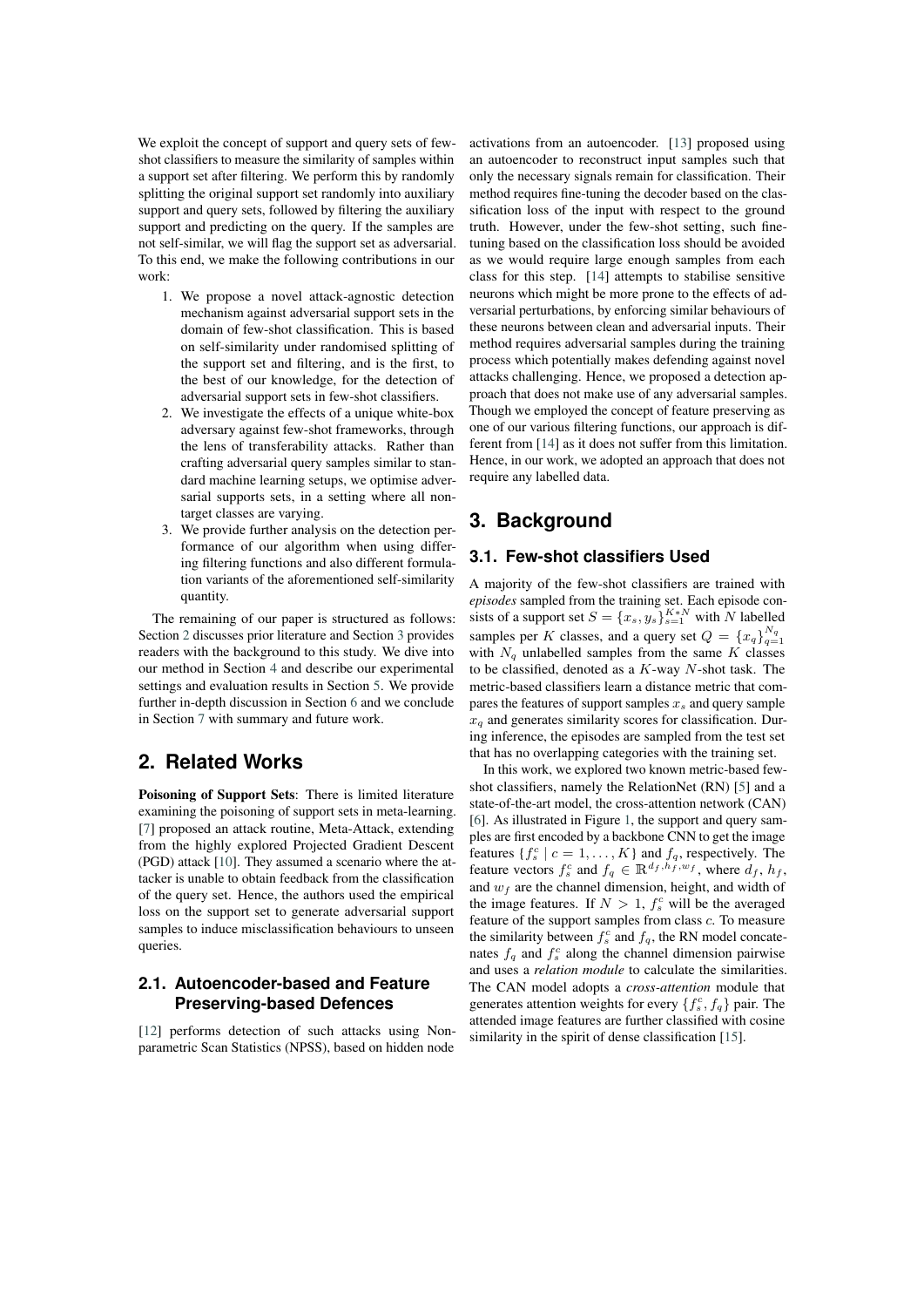<span id="page-2-1"></span>

**Figure 1:** RelationNet and CAN few-shot classifers.

### **3.2. Adversarial Attacks**

Here, we describe the base adversarial attacks used in our experiments. The PGD attack [\[10\]](#page-7-1) applies the sign of the gradient of the loss function to the input data as adversarial perturbations. It initialises an adversarial candidate by a small noise injection. This process repeats for a number of iterations. For an input  $x_i$  at the  $i^{th}$  iteration:

$$
x_0 = x_{original} + Uniform(-\epsilon, \epsilon), \qquad (1)
$$

$$
x_i = Clip_{x,\epsilon}\lbrace x_{i-1} + \eta \, sign(\nabla_x L(h(x_{i-1}), y_{truth}))\rbrace,
$$
\n(2)

where  $h(.)$  is a prediction logits for classifier h of some input sample,  $y_{truth}$  is the ground truth label,  $L$  is the loss used during training (i.e. cross entropy with softmax),  $\eta$  is the step size and  $\epsilon$  is the adversarial strength which limits the adversarial candidate  $x_i$  within an  $\epsilon$ -bounded  $\ell_\infty$  ball.

The Carlini-Wagner (CW) attack [\[16\]](#page-7-8) fnds the smallest  $\delta$  that successfully fools a target model using the Adam optimiser. Their attack solves the following objective function:

<span id="page-2-4"></span>
$$
\min_{\delta} ||\delta||_2 + const \cdot L(x + \delta, \kappa),
$$
  
s.t.  $L(x', \kappa) = \max(-\kappa, \max_i(h(x')_{i \neq t}) - h(x')_t).$  (3)

The first term penalises  $\delta$  from being too large while the second term ensures misclassification. The value *const* is a weighting factor that controls the trade-off between finding a low  $\delta$  and having a successful misclassification.  $h(\cdot)_i$  refers to the logits of prediction index *i* and *t* refers to the target prediction.  $\kappa$  is the confidence value that infuences the logits score differences between the target prediction  $t$  and the next best prediction  $i$ .

### **3.3. Threat Model**

We assume that the attacker wants to destroy the few-shot classifier's notion of a targeted class,  $t$ , unlike conventional machine learning frameworks where one is optimising single test samples to be misclassifed. The attacker wants to fnd an adversarially perturbed set of support images, such that misclassifcation of most query samples from class  $t$  occurs, regardless of the class labels of

the other samples. He or she then replaces the defender support set for class  $t$  with the adversarial support. We assume that the attacker has white-box access to the fewshot model (i.e. weights, architecture, support set). The adversarial support set would classify itself as self-similar, that is, they classify among each other as being within the same class, visually appear as class  $t$ , but classify true query images of class  $t$  as belonging to another class.

We now clarify our definition of  $x$  used in our attacks. The attacks are applied on a fxed support set candidate  $(x_1^t, \ldots, x_{n_{shot}}^t)$  for the target class. In every iteration of the gradient-based optimisation, we sample all classes randomly except for the target class. Specifcally, we sample the support sets  $S^{-t}$  and query sets  $Q^{-t}$  of all the other classes randomly, and we randomly sample the query samples of the target  $Q<sup>t</sup>$ , illustrated in the equations below. They are redrawn in every iteration of the optimisation of the above equations.

<span id="page-2-3"></span><span id="page-2-2"></span>
$$
\mathcal{C}^{-t} \sim Uniform(\mathcal{C} \setminus \{t\}),
$$
  
\n
$$
S^{-t}, Q^{-t} \sim Uniform(x | c \in \mathcal{C}^{-t}),
$$
  
\n
$$
Q^{t} \sim Uniform(x | c = t),
$$
  
\n
$$
x = (x_1^t, \dots, x_{n_{shot}}^t),
$$
  
\n
$$
h(x) = h(x_1^t, \dots, x_{n_{shot}}^t, S^{-t}, Q^{t}, Q^{-t}),
$$
\n(4)

where C is the set of all classes, and  $C^{-t}$  the random set of classes used in the episode together with class  $t$ . The last line in  $(4)$  indicates that the few-shot classifier h takes in a support set made up of x and  $S^{-t}$  and a query set made up of  $Q^t$  and  $Q^{-t}$ , which is a simplification to the expression, to relate to [\(2\)](#page-2-3) and [\(3\)](#page-2-4). The adversarial perturbation  $\delta$  and the underlying gradients are computed only for each of the support samples  $x$  of the target class.

## <span id="page-2-0"></span>**4. Defence Methodology**

The defence is based on three components: sampling of auxiliary query and support sets, fltering the auxiliary support sets, and measuring the accuracy on the unfltered auxiliary query set. We denote a statistic either averaged over all possible splits or for a randomly drawn split of a support set into auxiliary sets with fltering of the auxiliary supports as self-similarity. We elaborate further on auxiliary sets below.

### **4.1. Auxiliary Sets**

Few-shot classifers' support and query sets can be freely chosen, implying that any sample can be used as either a support or query. Given a support set for class  $c$ , we randomly split it into auxiliary sets, where  $S<sup>c</sup>$  might be clean or adversarial:

$$
S_{aux}^c \cup Q_{aux}^c = S^c \text{ and } S_{aux}^c \cap Q_{aux}^c = \emptyset,
$$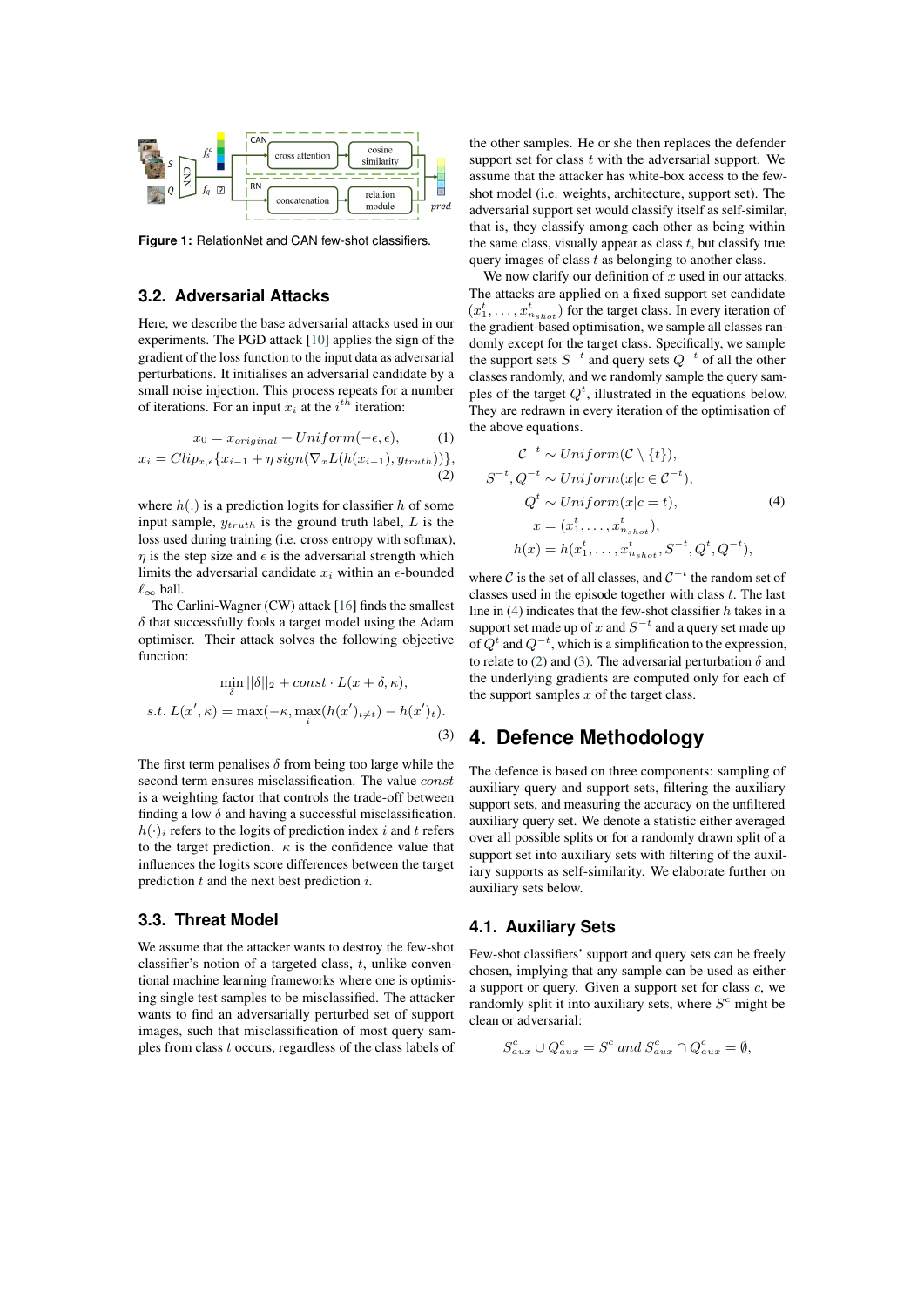$$
s.t. |S_{aux}^c| = n_{shot} - 1 \text{ and } |Q_{aux}^c| = 1.
$$
 (5)

The few-shot learner is now faced with a randomly drawn  $(n - 1)$ -shot problem, evaluating on one query sample per way, with the option to average the  $n$  possible splits.

### <span id="page-3-3"></span>**4.2. Detection of Adversarial Support Sets**

Our detection mechanism fags a support set as adversarial when support samples within a class are highly different from each other, as shown in Figure [2.](#page-3-0) Given a support set of class  $c, S<sup>c</sup>$ , we split it randomly into two auxiliary sets  $S_{aux}^c$  and  $Q_{aux}^c$ . We filter  $S_{aux}^c$  using a function  $r(\cdot)$  and use the resultant samples as the new auxiliary support set to evaluate  $Q_{aux}^c$ . Following which, we obtain the logits of  $Q_{aux}^c$  both before and after the filtering of the auxiliary support (i.e. using  $S_{aux}^c$  and  $r(S_{aux}^c)$  respectively) and compute the  $\ell_1$  norm difference between them. The adversarial score  $U_{adv}$  is given in Eq. [\(6\)](#page-3-1) where h is the few-shot classifer

<span id="page-3-1"></span>
$$
U_{adv} = ||h(r(S_{aux}^c), Q_{aux}^c) - h(S_{aux}^c, Q_{aux}^c)||_1, (6)
$$

and  $r$  is any filtering function which maps a support set onto its own space. The filter  $r$  is chosen such that it causes smaller impact to clean samples, while inducing larger dissimilarity between the auxiliary support and query sets under adversariality. We observe that we obtain already very high AUROC detection scores when computing  $U_{adv}$  without averaging over  $n_{shot}$  draws, which we elaborate further later. We flag a support set  $S_c$  as adversarial if the adversarial score goes above a certain threshold<sup>[1](#page-3-2)</sup> (i.e.  $U_{adv} > T$ ). Different statistics can be used to compute  $U_{adv}$ , with Eq. [\(6\)](#page-3-1) being one of many. Our main contribution lies rather in the proposal of using self-similarity of a support set for such detection.

<span id="page-3-0"></span>

**Figure 2:** Illustration of our detection mechanism based on self-similarity, by partitioning  $S<sup>c</sup>$  into two auxiliary sets  $S_{aux}^c$  and  $Q_{aux}^c$  and filtering. Best viewed in colour.

### **4.3. Feature-space Preserving Autoencoder (FPA) for Auxiliary Support Set Filtering**

We explored using an autoencoder (AE) as a filtering function  $r(\cdot)$ , for the detection of adversarial samples in the support set, motivated by [\[13\]](#page-7-3). Initially we trained a standard autoencoder to reconstruct the clean samples in the image space using the MSE loss. However, the standard autoencoder performed poorly in detecting adversarial supports since it did not learn to preserve the feature space representation of image samples. Therefore, we switched to a feature-space preserving autoencoder which additionally reconstructs the images in the feature space of the few-shot classifer, contrary to prior work where they fne-tuned their AE on the classifcation loss. We argue that using classification loss for fine-tuning is inapplicable in few shot learning due to having very few labelled samples. We minimise the following objective function for the feature-space preserving autoencoder:

<span id="page-3-4"></span>
$$
\mathcal{L}_{\mathcal{FPA}} = \frac{1}{N'} \sum_{i=1}^{N'} 0.01 \cdot \frac{\|x_i - \hat{x}_i\|_2^2}{\dim(x_i)^{1/2}} + \frac{\|f_i - \hat{f}_i\|_2^2}{\dim(f_i)^{1/2}}
$$
(7)

where  $x_i$  and  $\hat{x_i}$  are the original and reconstructed image samples, respectively, and,  $f_i$  and  $\hat{f}_i$  are the feature representation of the original and reconstructed image obtained from the few-shot model before any metric module (i.e. features from CNN backbone). The second loss term ensures that the reconstructed image features are similar to those of original image in the feature space of the few-shot models. We train the feature-space preserving autoencoder by fne-tuning the weights from the standard autoencoder.

### **4.4. Median Filtering (FeatS)**

In our work, we also explored an alternative fltering function. We adopted a feature squeezing (FeatS) flter from [\[11\]](#page-7-9) where it was used in a conventional classifier. It essentially performs local spatial smoothing of images by having the centre pixel taking the median value among its neighbours within a 2x2 sliding window. As their detection performance was reasonably high using this flter, we decided to use it as an alternative to FPA as an explorative step. However, their approach performs fltering on each individual test sample whereas we use it on the auxiliary support set. Since we would like to demonstrate our detection principle and the FPA performs already very well, we leave further fltering functions to future research.

<span id="page-3-2"></span><sup>&</sup>lt;sup>1</sup>T can be chosen by examining the  $U_{adv}$  on clean support samples, according to a desired threshold based on False Positive Rates (e.g. @5% FPR).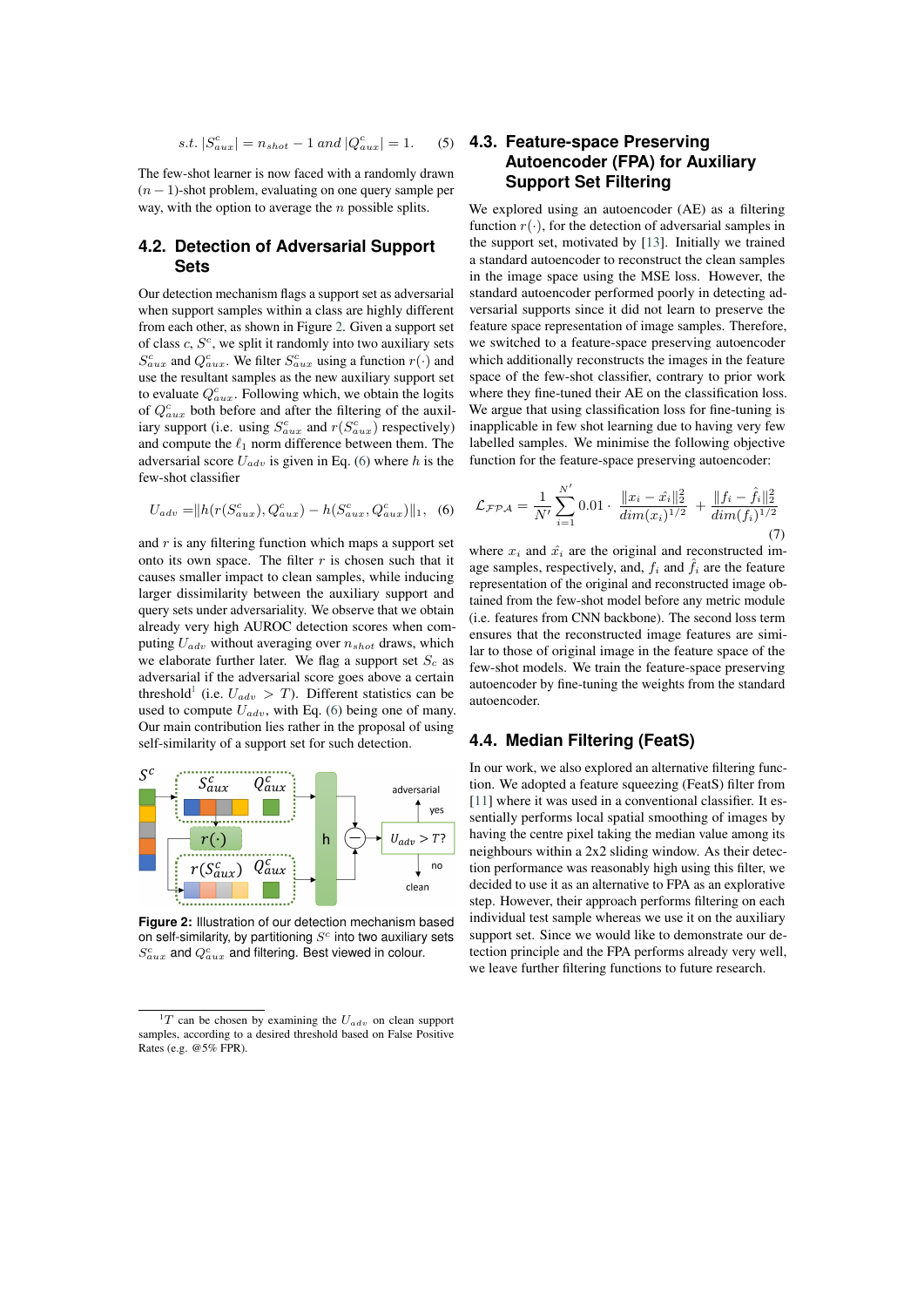### <span id="page-4-0"></span>**5. Experiments and Results**

### **5.1. Experimental Settings**

Datasets: MiniImagenet (MI) [\[17\]](#page-7-10) and CUB [\[18\]](#page-7-11) datasets were used in our experiments. We prepared them following prior benchmark splits [\[19,](#page-7-12) [20\]](#page-7-13), with 64/16/20 categories for the train/val/test sets of MI and 100/50/50 categories for the train/val/test sets of CUB. In our attack and detection evaluation, we chose an exemplary set of 10 and 25 classes from the test set for MI and CUB respectively, and we report the average metrics across them. This is purely for computational efficiency. For the RN model, we used image sizes of 224 while using image sizes of 96 for the CAN model across both datasets. We shrank the image size for the CAN model due to memory usage issues.

Attacks: In our work, we used two different attack routines, one being PGD while the other being a slight variant of the CW attack. This variant uses a normal Stochastic Gradient Descent optimiser instead of Adam as we did not yield good performing adversarial samples with the latter. We still used the objective function defned in Eq. [\(3\)](#page-2-4) to optimise our CW adversarial samples, while using Eq. [\(2\)](#page-2-3) to perform a perturbation step less the clipping and sign functions. We name this attack CW-SGD. For our PGD attack, we limit the  $\ell_{\infty}$  norm of the perturbation to 12/255 and a step size of  $\eta = 0.05$  (see Eq. [\(2\)](#page-2-3)). For our CW-SGD attack, clipping was not used due to the optimisation over  $||\delta||_2$  while  $\kappa = 0.1$  and  $\eta = 50$ . We would like to stress that optimising for the best set of hyperparameters for generating attacks is not the main focus of our work as we are more interested in obtaining viable adversarial samples. In both settings, we generate 50 sets of adversarial perturbations for each of the 10 and 25 exemplary classes for MI and CUB respectively. We also attack all  $n$ support samples for the targeted class  $t$ .

Autoencoder: We used a ResNet-50 [\[21\]](#page-7-14) architecture for the autoencoders<sup>[2](#page-4-1)</sup>. For the MI dataset, we trained the standard autoencoder from scratch with a learning rate of 1e-4. For CUB, we trained the standard encoder initialised from ImageNet with a learning rate of 1e-4, and the standard decoder from scratch with a learning rate of 1e-3. For fne-tuning of the feature-space preserving autoencoder, we used a learning rate of 1e-4. We employed a decaying learning rate with a step size of 10 epochs and  $\gamma = 0.1$ . We used the Adam [\[22\]](#page-7-15) optimiser with a weight decay of 1e-4. In both settings, we used the train split for training and the validation split for selecting our best performing set of autoencoder weights out of 150 epochs of training. It is implemented in PyTorch [\[23\]](#page-7-16).

### **5.2. Baseline Accuracy of Few-shot Classifers**

We evaluated our classifers by taking the average and standard deviation accuracy over 2000 episodes across all models and datasets, reported in Table [1,](#page-4-2) to show that we were attacking reasonably performing few-shot classifers.

#### <span id="page-4-2"></span>**Table 1**

Baseline classification accuracy of the chosen models on the two datasets, under a 5-way 5-shot setting, computed across 2000 randomly sampled episodes. We report the mean with 95% confdence intervals for the accuracy.

|      | RN - 5 shot      | CAN - 5 shot     |
|------|------------------|------------------|
| МI   | $0.727 + 0.0037$ | $0.787 + 0.0033$ |
| CUR. | $0.842 + 0.0032$ | $0.890 + 0.0026$ |

#### **5.3. Attack Evaluation Metrics**

We evaluated the success of our attacks via computing the Attack Success Rate (ASR), measuring the proportion of samples that had adversarial candidates generated from attacks that successfully cause misclassifcation. We only considered samples from the targeted class when measuring ASR:

$$
ASR = \mathbb{E}_{S^t, Q^t \sim D} \{ P(\text{argmax}_j (h_j (S^t + \delta^t, Q^t))
$$
  

$$
\neq t) \}.
$$
 (8)

The remaining  $(K - 1)$  classes were sampled randomly. In the evaluation of the detection performances, we used the Area Under the Receiver Operating Characteristic (AUROC) metric, since detection problems are binary (whether an adversarial sample is present or not), and true and false positives can be collected at various predefned threshold values  $(T)$ .

#### **5.4. Transferability Attack Results**

We conducted transferability experiments to evaluate how well the attacker generalised their generated adversarial perturbation under two unique scenarios: *i) transfer with fxed supports* and *ii) transfer with new supports*. Setting (i) assumes that we have the same adversarial support set for class  $t$  and we evaluated the ASR over newly drawn query sets. Setting (ii) relaxes this assumption, and we instead applied the generated adversarial perturbation, that was stored during the attack phase, on newly drawn support sets for class  $t$ , similarly evaluating over newly drawn query sets. Contrary to transferability attacks in conventional setups where a sample is generated on one model and evaluated on another, we performed transferability to new tasks, by drawing randomly sets of non-target classes

<span id="page-4-1"></span><sup>&</sup>lt;sup>2</sup>Autoencoder architecture adapted from GitHub repository https://github.com/Alvinhech/resnet-autoencoder.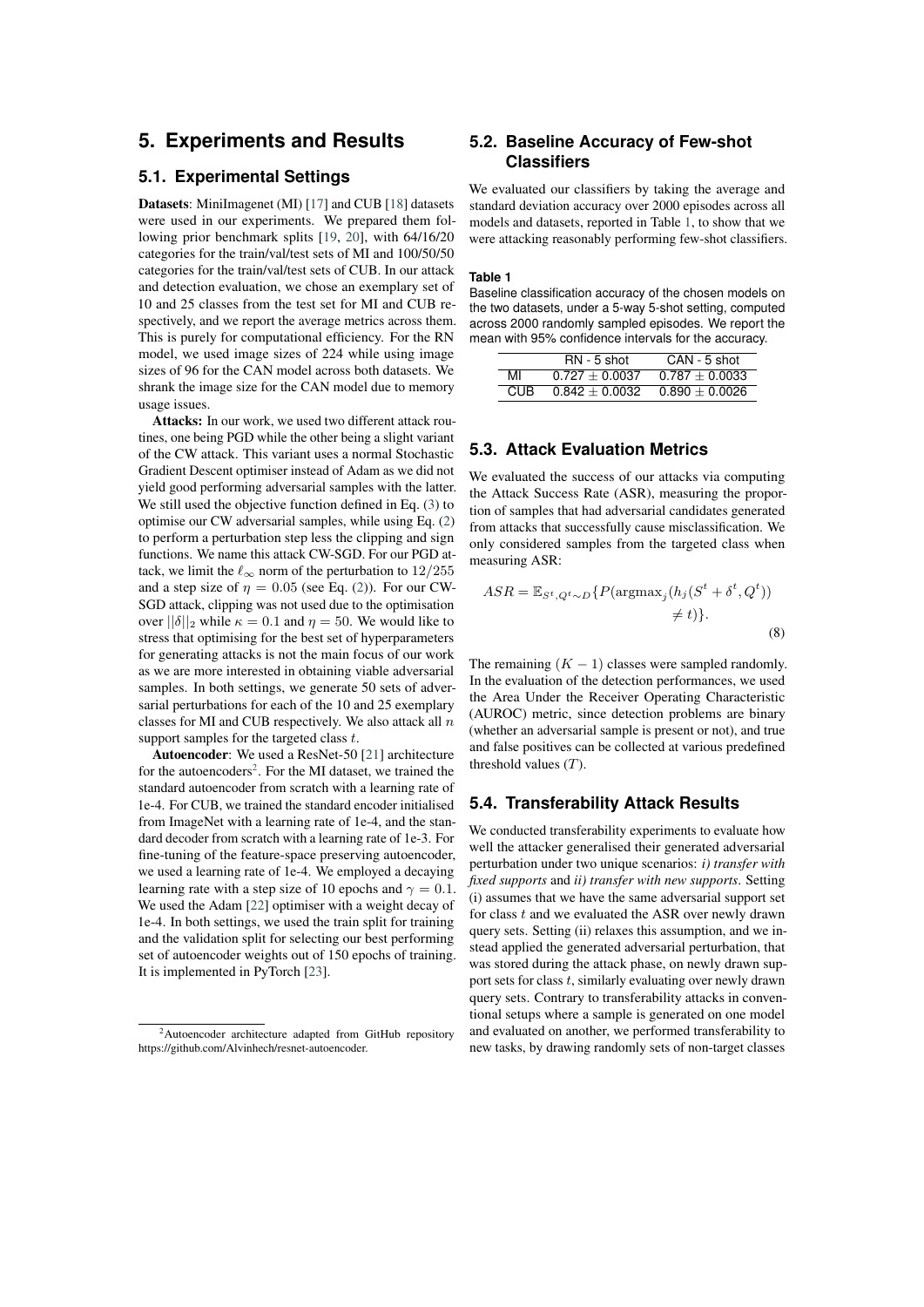<span id="page-5-0"></span>

**Figure 3:** Transferability attack results under scenarios (i) Fixed Supports and (ii) New Supports, against our two explored attacks on RN and CAN models across both datasets. Reported ASRs were averaged across the chosen exemplary classes and across the 50 generated sets of adversarial perturbations as bar charts. Standard deviation represented as the whiskers. ASR metric reported.

together with their support sets, and new query sets for the few-shot paradigm.

As illustrated in Figure [3,](#page-5-0) the PGD generated adversarial samples showed higher transferability than the CW-SGD attack, across both models and under both scenarios. The exceptionally high transfer ASR we observed under scenario (i) implies that once the attacker had obtained an adversarial support set targeting a specifc class, successful attacks can be carried out on new tasks for which the target class is present. This further reinforces the motivation to investigate defence methods for few-shot classifers. Under scenario (ii), where the support set of the target class is also randomised, we see lower transfer ASR across the chosen classes. We would like to remind readers that the adversarial samples were optimised explicitly using setting (i) and not for (ii). Even though the ASR in scenario (ii) is lower than in (i), there still exist classes, where unpleasantly high ASR occurs.

### **5.5. Detection of Adversarial Supports**

We compared our explored approaches against a simple filtering function for  $r(\cdot)$ , since prior detection methods for adversarial samples in few-shot classifers do not exist. We experimented with using normal distributed noise as a flter, in which we computed the channel-wise variance for drawing normal distributed noise to be added to the images. Being in the context of detection, we report the AUROC scores to evaluate the effectiveness of our detection algorithm.

Our results in Figure [4](#page-5-1) shows that FPA exhibits good detection performance. This indicates that the self-similarity of clean samples under fltering of the auxiliary support set is preserved to a degree, which allows discrimina-

<span id="page-5-1"></span>

Figure 4: AUROC scores for the various filter functions (normal distributed noise, median fltering from Feature Squeezing (FeatS), FPA) across our experiment settings, for RN and CAN models. Higher is better.

tion against adversarial samples. Though "FeatS" exhibits already a good detection performance, our FPA approach consistently outperforms it across all settings. The "Noise" approach, however, does not detect well. We see highly varied detection performances across the differ-ent settings, which makes this approach highly unreliable<sup>[3](#page-5-2)</sup>. This result is hardly surprising since such methods require substantial manual fne-tuning of its noise parameters. This is not ideal as newer attacks can be introduced in the future and also, being in a few-shot framework, the optimal noise parameters between different task instances might not be consistent as the data might be different. However, our FPA flter approach exhibits such robustness even in such scenarios as it still achieved favourable AUROC scores. For clean samples, our FPA managed to reconstruct  $S_{aux}^c$  such that the logits of  $Q_{aux}^c$  before and after fltering remained consistent, even when the FPA did not encounter classes from the novel split during training.

<span id="page-5-2"></span><sup>3</sup>Cases with AUROC score less than 0.5 indicates that more favourable detection effectiveness can be achieved by fipping the detection threshold (i.e.  $U_{adv} > T$  to  $U_{adv} < T$ ). However, it will not be experimentally consistent. This is also a clear indication of the lack of reliability of using "Noise" as a fltering function.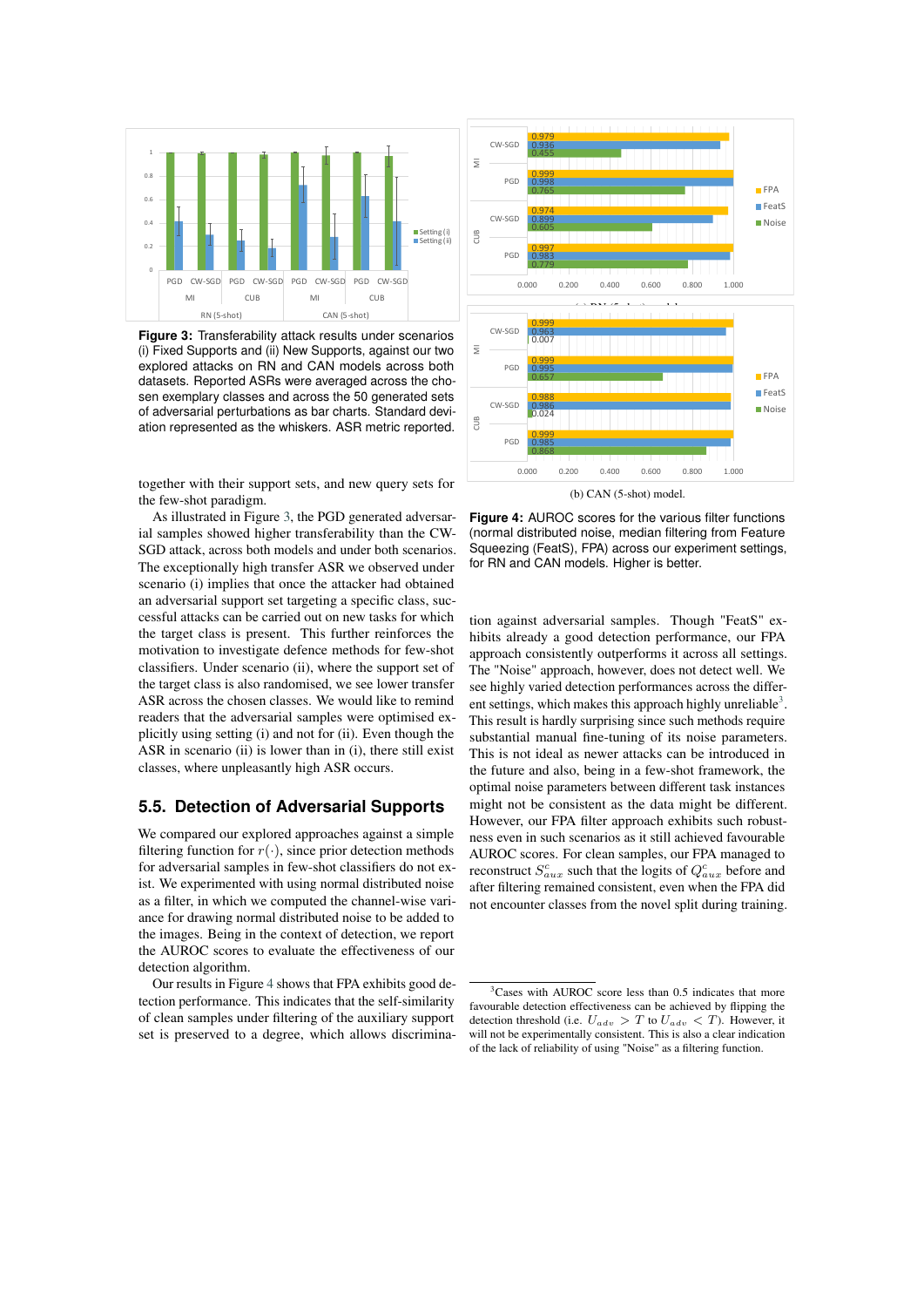### <span id="page-6-0"></span>**6. Discussion**

### **6.1. Study of Self-Similarity Computation Methods**

In Section [4.2,](#page-3-3) we described one of the possible detection mechanisms based on logits differences. An alternative would be to use hard label predictions. Thus, we investigate the effect of a differing scheme as a justifcation for our choice  $U_{adv}$ . For the case of hard label predictions, we perform the following: we compute the average accuracy of  $Q_{aux}^c$ , across the different permutated partitions of  $S<sup>c</sup>$ , illustrated in Figure [5.](#page-6-2) This results in the statistic  $U'_{adv}$ :

$$
U'_{adv} = \frac{1}{n_{shot}} \sum_{i=1}^{n_{shot}} \sum_{i=1}^{N_{shot}} (9)
$$

$$
\mathbb{1}[argmax(h(r(S_{i,aux}^c), Q_{i,aux}^c)) \neq c],
$$

where  $h$  is the few-shot classifier,  $r$  is the filtering function, and 1 is the indicator function. Similarly, we flag the

<span id="page-6-2"></span>

Figure 5: Illustration of how partitioning S<sup>c</sup> into two auxiliary sets  $S^{c}_{aux}$  and  $Q^{c}_{aux}$  is performed. Best viewed in colour.

<span id="page-6-3"></span>**Table 2**

AUROC scores for the two detection mechanisms  $(U_{adv})$ and  $U_{adv}'$ ) using our FPA across our experiment settings. Higher is better.

| Model      | Dataset | PGD       |       | CW-SGD    |       |
|------------|---------|-----------|-------|-----------|-------|
|            |         | $U_{adv}$ | adv   | $U_{adv}$ | adv   |
| <b>RN</b>  | мі      | 0.999     | 0.451 | 0.979     | 0.723 |
| $(5-shot)$ | CUB     | 0.997     | 0.326 | 0.974     | 0.524 |
| CAN        | МΙ      | 0.999     | 0.991 | 0.999     | 0.931 |
| $(5-shot)$ | CUB     | 0.999     | 0.998 | 0.988     | 0.821 |

Table [2](#page-6-3) shows our AUROC scores comparing the two detection mechanisms,  $U_{adv}$  and  $U'_{adv}$ , when using the FPA fltering function. It is evident that using logits scores to calculate differences as in  $U_{adv}$  can be more informative than using hard label predictions to match class labels, as  $U_{adv}$  consistently outperforms  $U'_{adv}$ , with the difference being bigger for RN. Differences in logits can be

pronounced also in cases when the prediction label does not switch.

#### **6.2. Varying Degrees of Regularisation of FPA**

We observe lower AUROC scores for the RN model than the CAN model in Figure [4.](#page-5-1) As such, we question if this difference can be attributed to the FPA's ability to reconstruct clean samples effectively. Recalling from Eq. [\(7\)](#page-3-4), we defne an additional regularisation term to enforce stricter reconstruction requirements to also include class distribution reconstruction. More specifcally, we minimise the following objective function:

$$
\mathcal{L}_{\mathcal{F} \mathcal{P} \mathcal{A}'} = \frac{1}{N'} \sum_{i=1}^{N'} 0.01 \cdot \frac{\|x_i - \hat{x}_i\|_2^2}{\dim(x_i)^{1/2}} + \frac{\|f_i - \hat{f}_i\|_2^2}{\dim(f_i)^{1/2}} + \frac{\|z_i - \hat{z}_i\|_2^2}{\dim(z_i)^{1/2}},
$$
\n(10)

where  $x_i$  and  $\hat{x_i}$  are the original and reconstructed image samples, respectively, and  $f_i$  and  $\hat{f}_i$  are the feature representation of the original and reconstructed image obtained from the few-shot model before any metric module, and  $z_i$  and  $\hat{z_i}$  are the logits of the original and reconstructed image. We refer to this variant as  $FPA'$ . Similarly, we train  $FPA'$  by fine-tuning the weights from the standard autoencoder.

#### <span id="page-6-4"></span>**Table 3**

AUROC results comparing  $FPA$  and  $FPA'$  for the RN. We computed the results across the 10 and 25 exemplary classes for MI and CUB respectively, and 50 sets of adversarial perturbations.

| Dataset |       | PGD   | CW-SGD |       |  |
|---------|-------|-------|--------|-------|--|
|         | FPA   | FPA'  | FPA    | FPA'  |  |
| MI      | 0.999 | 0.999 | 0.979  | 0.950 |  |
| CHR.    | 0.997 | 0.997 | በ 974  | 0.971 |  |

Our results in Table [3](#page-6-4) shows that surprisingly, imposing a higher degree of regularisation marginally lowers the detection performance of our algorithm rather than improving it. This implies that  $FPA$  is already sufficient to induce a large enough divergence in classifcation behaviours in the presence of an adversarial support set.

### <span id="page-6-1"></span>**7. Conclusion**

Adversarial attacks against the support sets can be damaging to few-shot classifers. To this end, we propose a novel adversarial attack detection algorithm on support sets in